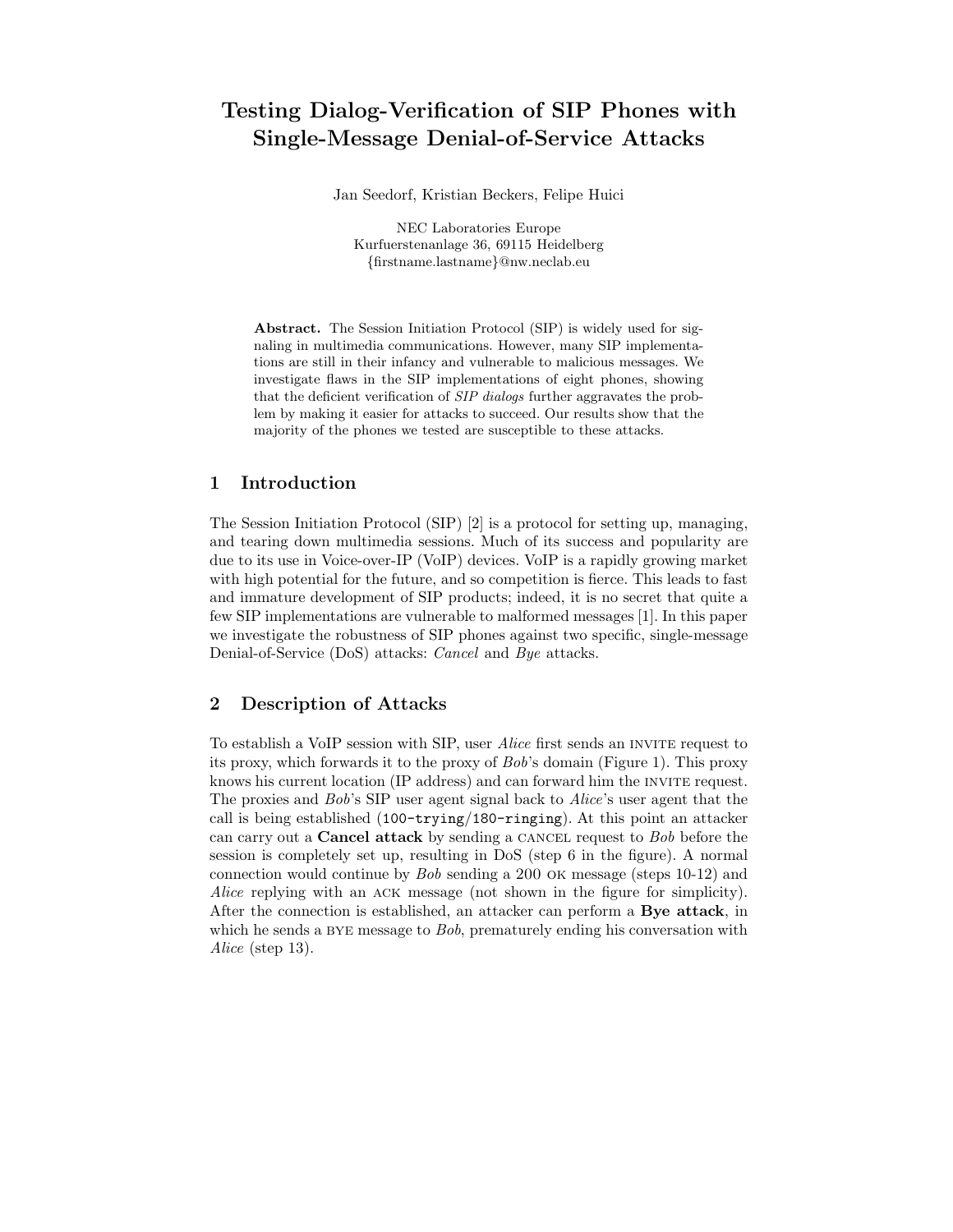

Fig. 1. SIP call establishment showing *Cancel* and *Bye* attacks.

In general, SIP messages are of different types (e.g., INVITE, CANCEL, BYE), contain various header fields and a body, and are sent either as requests or responses. To distinguish between different sessions, SIP uses so-called dialog *identifiers* [2]. A SIP *dialog ID* is composed of the Call-ID, the From-tag (contained in the From-header) and the To-tag (contained in the To-header). Thus, any SIP entity can verify that a message belongs to a dialog (and therefore in principle prevent Cancel and Bye attacks) by checking that:

- 1. The Call-ID is the same as that of previous messages within the dialog
- 2. The tag in the From header matches that of previous messages within the dialog
- 3. The tag in the To header matches that of previous messages within the dialog

Figure 2 shows the establishment of a SIP session including the dialog-ID components sent between the entities. The Call-ID and the From-tag are set by the caller and the To-tag by the callee. These tags remain in every SIP message throughout the dialog, and if a message does not match an existing dialog it should be discarded. While tags are optional, if a message contains one or both these tags, all messages in the dialog must also contain them. The figure also shows how attacker Mallory could, in principle, carry out Cancel and Bye attacks. However, in order to do so, she would have to know several components of the corresponding dialog in order to succeed. We will show that with quite a few SIP implementations such attacks can be carried out with less knowledge.

#### 3 Testing SIP Dialog Verification

We were interested in the robustness of currently-available User Agent SIP implementations against forged dialog-IDs. We consider a dialog-ID to be forged if one component that comprises the dialog-ID differs from the component originally chosen by either the caller or the callee. For our testing we sent both cancel and bye requests, forging either the Call-id, the From-tag, or the To-tag. Note that even though a cancel can be sent without a To-tag at all, a cancel with an unknown To-tag should be ignored. Our goal was to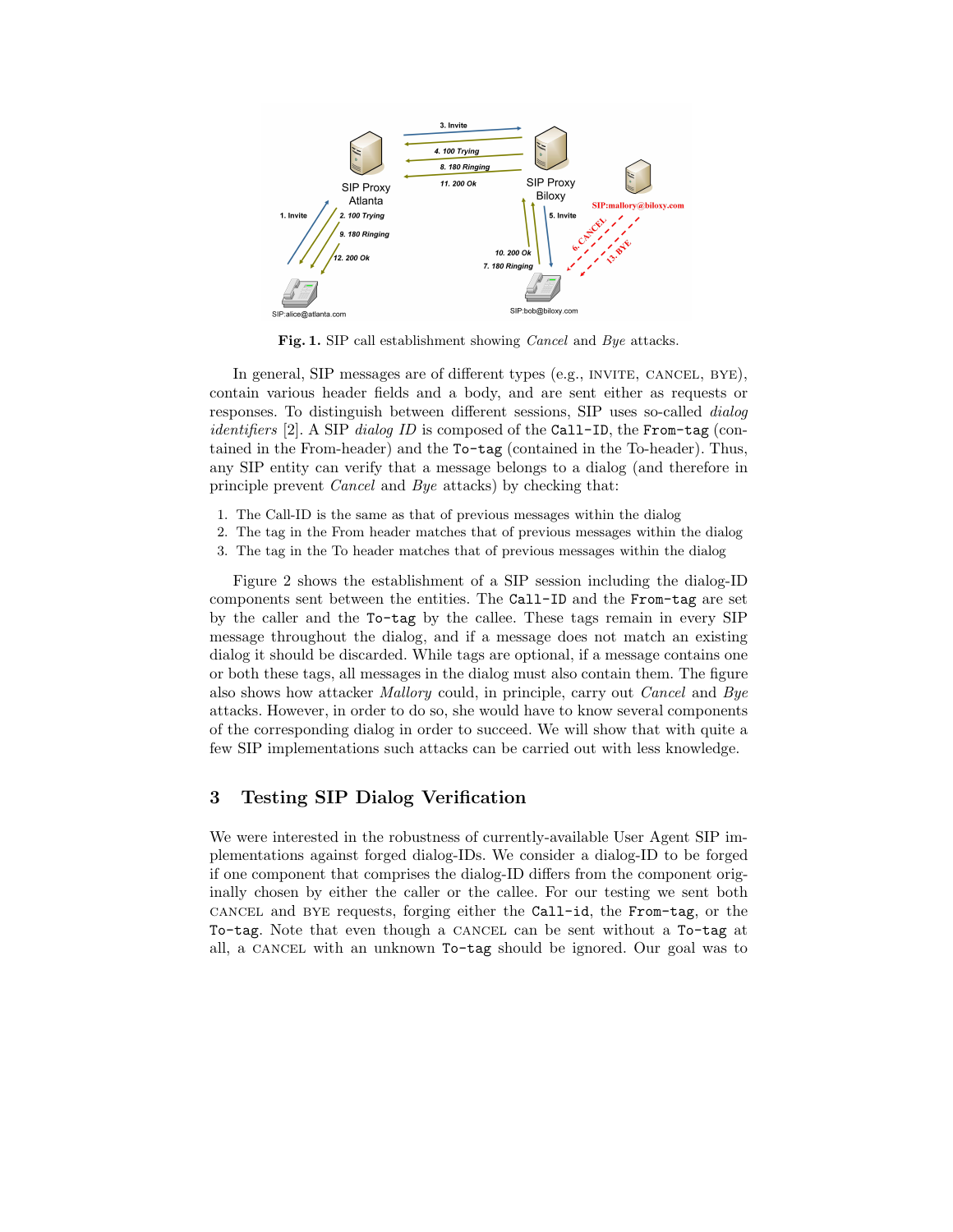

Fig. 2. Detailed view of SIP Cancel and Bye attacks.

see in which of these cases we would be successful in carrying out a Cancel or Bye attack. To do so we needed a testing tool that was both stateful and reactive: the former in order to trigger a forged bye or cancel message after previous messages had been exchanged; and the latter to parse the To-tag in SIP responses from the user agent under test (this was needed to execute tests where the To-tag differs slightly from the one in the current dialog). Most SIP testing tools are neither stateful nor reactive (e.g., Protos [4]). Therefore, we implemented the test cases ourselves using SIPp [3] as a message generator and parser. We tested four SIP hardphones and four SIP softphones against messages with forged SIP dialog-IDs. Table 1 summarises the results. The right-most column shows which phones accepted a particular forged request, with the labels representing anonymised phone names (softphones: S1-S4; hardphones: H1-H4). The hardphones were tested out-of-the-box as well as after a firmware update. As none of the phones we tested was susceptible against an attack with a forged Call-id, these results are left out in the table. Our results demonstrate that a majority of SIP softphones is vulnerable to these kind of attacks as well as two hardphones with their unpatched, out-of-the box firmware. Only three SIP phones we tested (S3, H2, H4) ignored messages in all our test-cases with forged dialog-components.

|        | Request Forged Header Field Vulnerable Phones |                                                   |
|--------|-----------------------------------------------|---------------------------------------------------|
|        | From Tag                                      | $SI, S2, S4, \overline{H1^*, H3^*}$               |
| Cancel | To Tag                                        | $SI$ , S2, S4, H1 <sup>*</sup> , H <sub>3</sub> * |
|        | From Tag                                      | $SI, S2, S4, \overline{H1^*, H3^*}$               |
| Bye    | To Tag                                        | $S1, S2, S4, H1^*, H3^*$                          |

Table 1. Results of vulnerabilities to forged SIP header field attacks for four softphones (S1-S4) and four hardphones (H1-H4). Starred entries denote vulnerabilities that were only found with the unpatched firmware version of the particular phone.

#### 4 Discussion of Results

In the previous section we presented results showing several vulnerabilities in the eight phones tested. The goal of the attacker is to cause DoS either by preventing call establishment with a Cancel attack or by terminating an existing call with